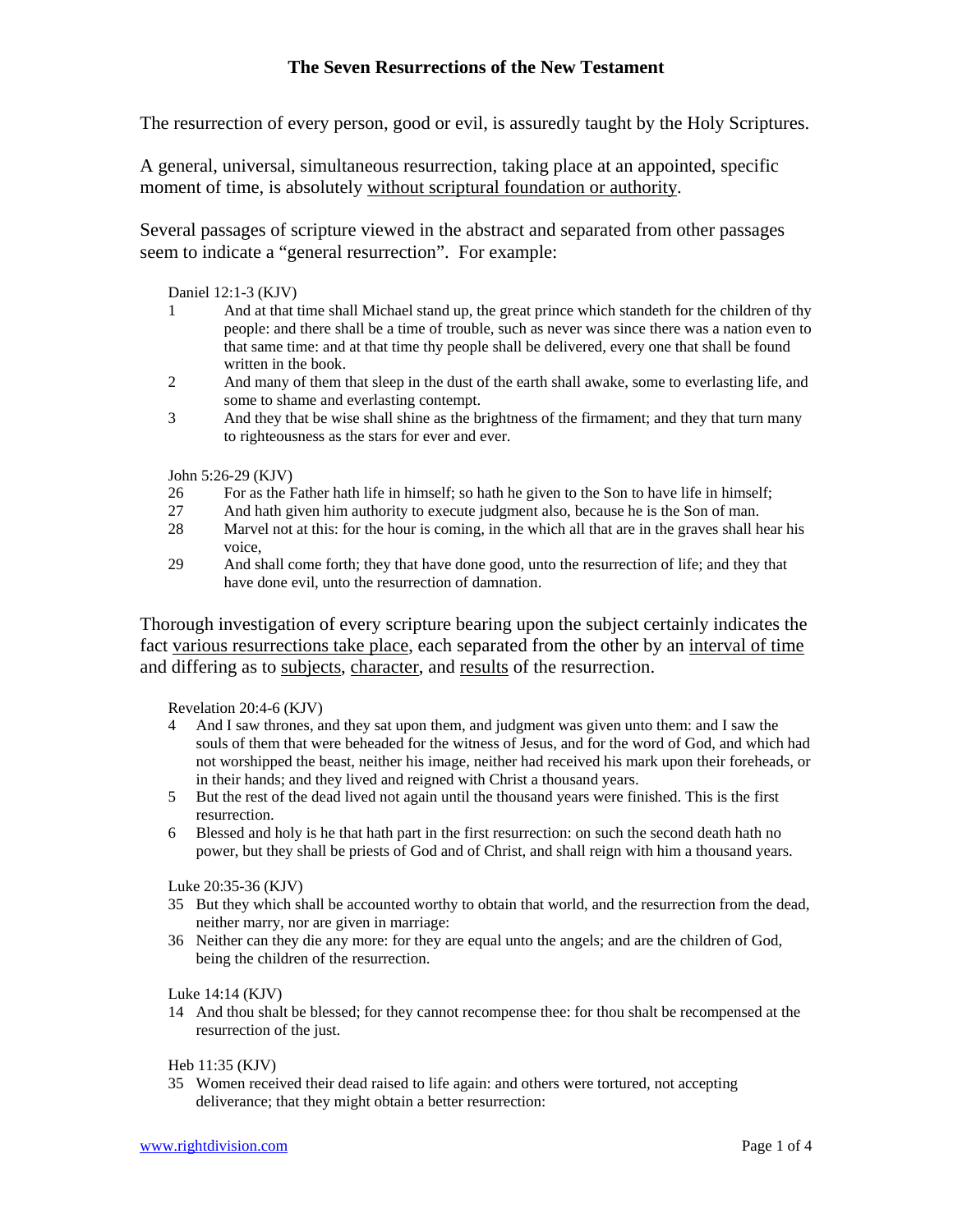1 Thes 4:16-17 (KJV)

- 16 For the Lord himself shall descend from heaven with a shout, with the voice of the archangel, and with the trump of God: and the dead in Christ shall rise first:
- 17 Then we which are alive and remain shall be caught up together with them in the clouds, to meet the Lord in the air: and so shall we ever be with the Lord.

Phil 3:11 (KJV)

11 If by any means I might attain unto the resurrection of the dead.

Here are the seven resurrections found in the New Testament:

### **1. The Resurrection of Christ**

Acts 2:31-32 (KJV)

- 31 He seeing this before spake of the resurrection of Christ, that his soul was not left in hell, neither his flesh did see corruption.
- 32 This Jesus hath God raised up, whereof we all are witnesses.

1 Pet 1:3 (KJV)

3 Blessed be the God and Father of our Lord Jesus Christ, which according to his abundant mercy hath begotten us again unto a lively hope by the resurrection of Jesus Christ from the dead,

1 Pet 3:16 (KJV)

16 Having a good conscience; that, whereas they speak evil of you, as of evildoers, they may be ashamed that falsely accuse your good conversation in Christ.

### **2. The "Out-Resurrection" from among the dead**

Phil 3:11-12 (KJV)

- 11 If by any means I might attain unto the resurrection of the dead.
- 12 Not as though I had already attained, either were already perfect: but I follow after, if that I may apprehend that for which also I am apprehended of Christ Jesus.

### **3. The Resurrection of the earlier tribulation saints**

Rev 7:9-14 (KJV)

- 9 After this I beheld, and, lo, a great multitude, which no man could number, of all nations, and kindreds, and people, and tongues, stood before the throne, and before the Lamb, clothed with white robes, and palms in their hands;
- 10 And cried with a loud voice, saying, Salvation to our God which sitteth upon the throne, and unto the Lamb.
- 11 And all the angels stood round about the throne, and about the elders and the four beasts, and fell before the throne on their faces, and worshipped God,
- 12 Saying, Amen: Blessing, and glory, and wisdom, and thanksgiving, and honour, and power, and might, be unto our God for ever and ever. Amen.
- 13 And one of the elders answered, saying unto me, What are these which are arrayed in white robes? and whence came they?
- 14 And I said unto him, Sir, thou knowest. And he said to me, These are they which came out of great tribulation, and have washed their robes, and made them white in the blood of the Lamb.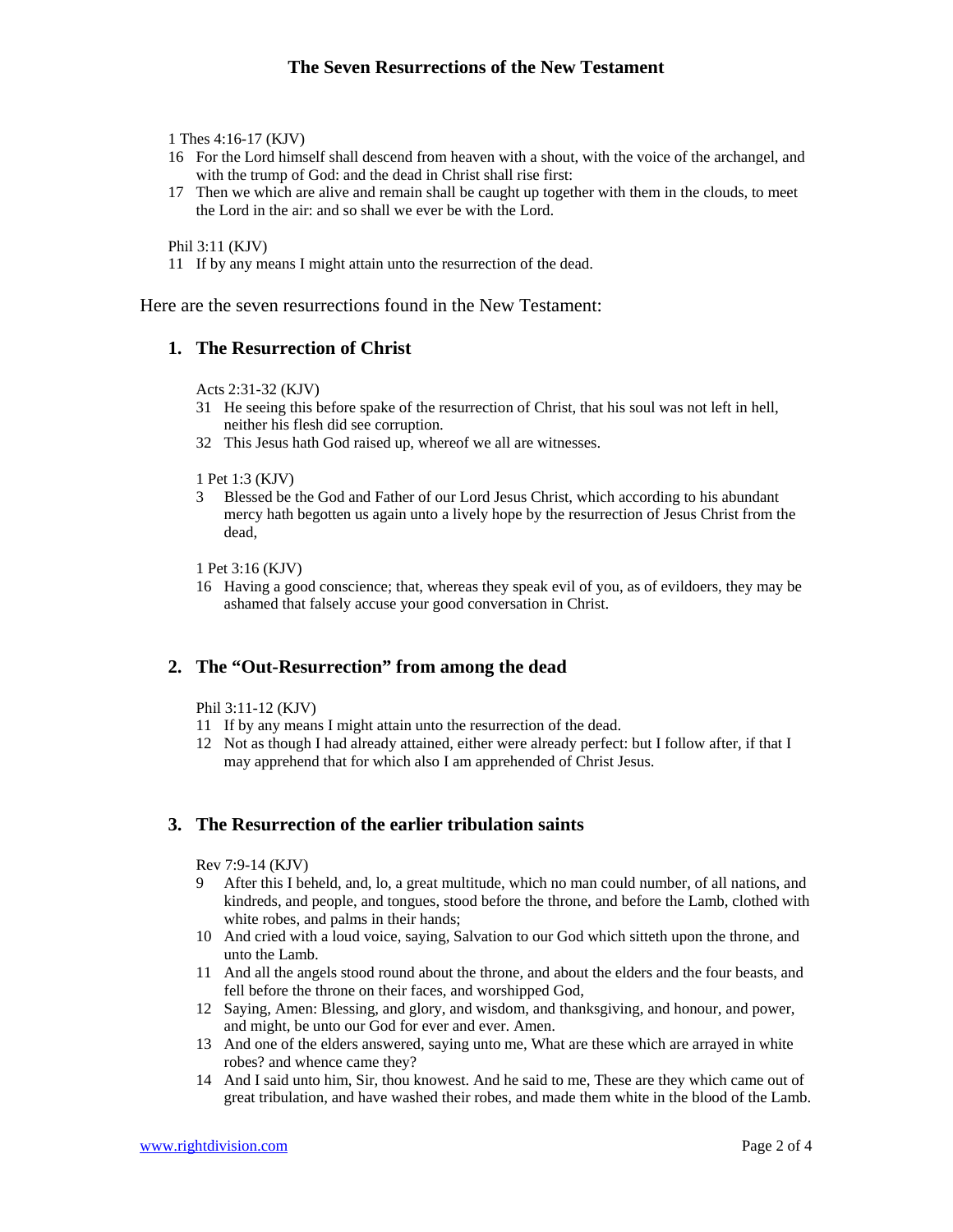### **4. The Resurrection of the two witnesses**

#### Rev 11:3-12 (KJV)

- 3 And I will give power unto my two witnesses, and they shall prophesy a thousand two hundred and threescore days, clothed in sackcloth.
- 4 These are the two olive trees, and the two candlesticks standing before the God of the earth.
- 5 And if any man will hurt them, fire proceedeth out of their mouth, and devoureth their enemies: and if any man will hurt them, he must in this manner be killed.
- 6 These have power to shut heaven, that it rain not in the days of their prophecy: and have power over waters to turn them to blood, and to smite the earth with all plagues, as often as they will.
- 7 And when they shall have finished their testimony, the beast that ascendeth out of the bottomless pit shall make war against them, and shall overcome them, and kill them.
- 8 And their dead bodies shall lie in the street of the great city, which spiritually is called Sodom and Egypt, where also our Lord was crucified.
- 9 And they of the people and kindreds and tongues and nations shall see their dead bodies three days and an half, and shall not suffer their dead bodies to be put in graves.
- 10 And they that dwell upon the earth shall rejoice over them, and make merry, and shall send gifts one to another; because these two prophets tormented them that dwelt on the earth.
- 11 And after three days and an half the Spirit of life from God entered into them, and they stood upon their feet; and great fear fell upon them which saw them.
- 12 And they heard a great voice from heaven saying unto them, Come up hither. And they ascended up to heaven in a cloud; and their enemies beheld them.

# **5. The Resurrection of the One Hundred Forty Four Thousand**

#### Rev 14:1-5 (KJV)

- 1 And I looked, and, lo, a Lamb stood on the mount Sion, and with him an hundred forty and four thousand, having his Father's name written in their foreheads.
- 2 And I heard a voice from heaven, as the voice of many waters, and as the voice of a great thunder: and I heard the voice of harpers harping with their harps:
- 3 And they sung as it were a new song before the throne, and before the four beasts, and the elders: and no man could learn that song but the hundred and forty and four thousand, which were redeemed from the earth.
- 4 These are they which were not defiled with women; for they are virgins. These are they which follow the Lamb whithersoever he goeth. These were redeemed from among men, being the firstfruits unto God and to the Lamb.
- 5 And in their mouth was found no guile: for they are without fault before the throne of God.

# **6. The First Resurrection (or "Former Resurrection")**

Rev 20:4-6 (KJV)

- And I saw thrones, and they sat upon them, and judgment was given unto them: and I saw the souls of them that were beheaded for the witness of Jesus, and for the word of God, and which had not worshipped the beast, neither his image, neither had received his mark upon their foreheads, or in their hands; and they lived and reigned with Christ a thousand years.
- 5 But the rest of the dead lived not again until the thousand years were finished. This is the first resurrection.
- 6 Blessed and holy is he that hath part in the first resurrection: on such the second death hath no power, but they shall be priests of God and of Christ, and shall reign with him a thousand years.